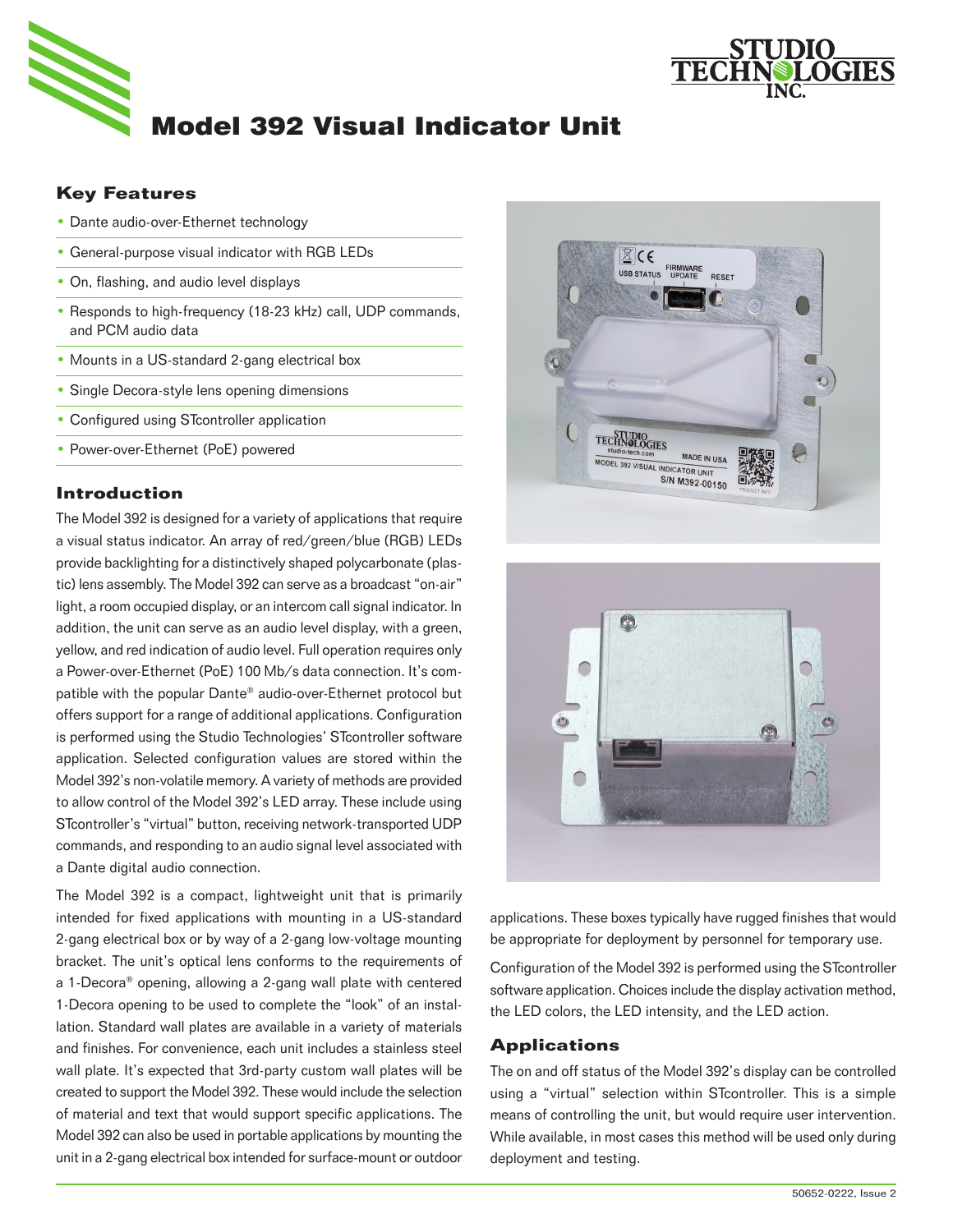Custom applications can generate UDP commands that can control operation of the Model 392's display. It's expected that a simple software program or routine would be created for use within personal computers, media routers or switchers, or digital matrix devices.

The Model 392 is also directly compatible with the call signals generated by the popular Studio Technologies' Dante-enabled beltpacks and intercom stations. These Dante-connected user devices generate a 20 kHz tone whenever their call button is activated. Model 392 applications can also employ the Studio Technologies' intercom interface units to provide compatibility with legacy analog PL intercom systems. Interface units are available that at compatible with Clear-Com® PL as well as the TW-series from RTS®/Bosch®.

In addition to responding to intercom beltpack call requests, the Model 392 can also be used in other Dante-related applications. These include allowing one of the contact-closure inputs on a Studio Technologies' Model 44D Interface to trigger the display on a Model 392. Being Dante networked audio devices, the Model 392 and Model 44D units will function together as long as they are located on the same network, whether the devices are in the same room or on the opposite sides of a university campus. Another application would be to use signals generated by other products, such as the Studio Technologies' Models 214 and 215 Announcer's Consoles, to allow the Model 392 to directly serve as a broadcast "on-air" indicator.

An audio level meter function allows a Model 392 to directly display a visual color and intensity representation of the signal level of a connected Dante audio signal. By simply routing a Dante transmitter (output) audio channel to the Model 392's Dante (receiver) input channel, the unit's display can provide a 3-color indication of the level of the incoming PCM digital audio data. Green is utilized for signals within the normal level range. Yellow is displayed when a signal is within an acceptable level, but greater than what is normal. Red is displayed when a signal is near to, or has reached,

the maximum level. Within each level range the intensity of the green, yellow, and red LED display will increase as the input level increases.

### **Features**

The Model 392 incorporates a trapezoidal-prism-shaped polycarbonate lens lit with multiple red/green/blue (RGB) LEDs. The unit is designed for mounting in a 2-gang electrical box with a lens that is compatible with a 1-Decora opening. The unit can also be mounted utilizing a 2-gang low-voltage mounting bracket. Only a single 100BASE-TX with PoE network connection is required. These characteristics makes the unit ideal for deployment in "new build" applications as well as for retrofitting into existing structures. The Model 392's display lens provides a highly visible, wide viewing field. Configuration choices allow selection of the exact color, intensity, and lighting cadence. If desired, the Model 392 can be configured to display a selected color and intensity when the unit has been selected for "off" or inactive. This ensures that the unit's display can always be active, confirming that the unit is operating normally.

# **Dante Audio-over-Ethernet**

Audio and related data is sent to the Model 392 using the Dante audio-over-Ethernet media networking technology. As a Dantecompliant device, the Model 392's Dante receiver (input) audio channel can be assigned (routed) from a source device using the Dante Controller software application. The Model 392 is compatible with Dante digital audio sources that have a sample rate of 48 kHz and a bit depth of up to 24.

# **Ethernet Data and PoE**

The Model 392 connects to an Ethernet data network using a standard 100 Mb/s twisted-pair Ethernet interface. The physical interconnection is made by way of an RJ45 jack. Two LEDs display the status of the Ethernet connection. The Model 392's operating power is provided by way of the Ethernet interface using the 802.3af

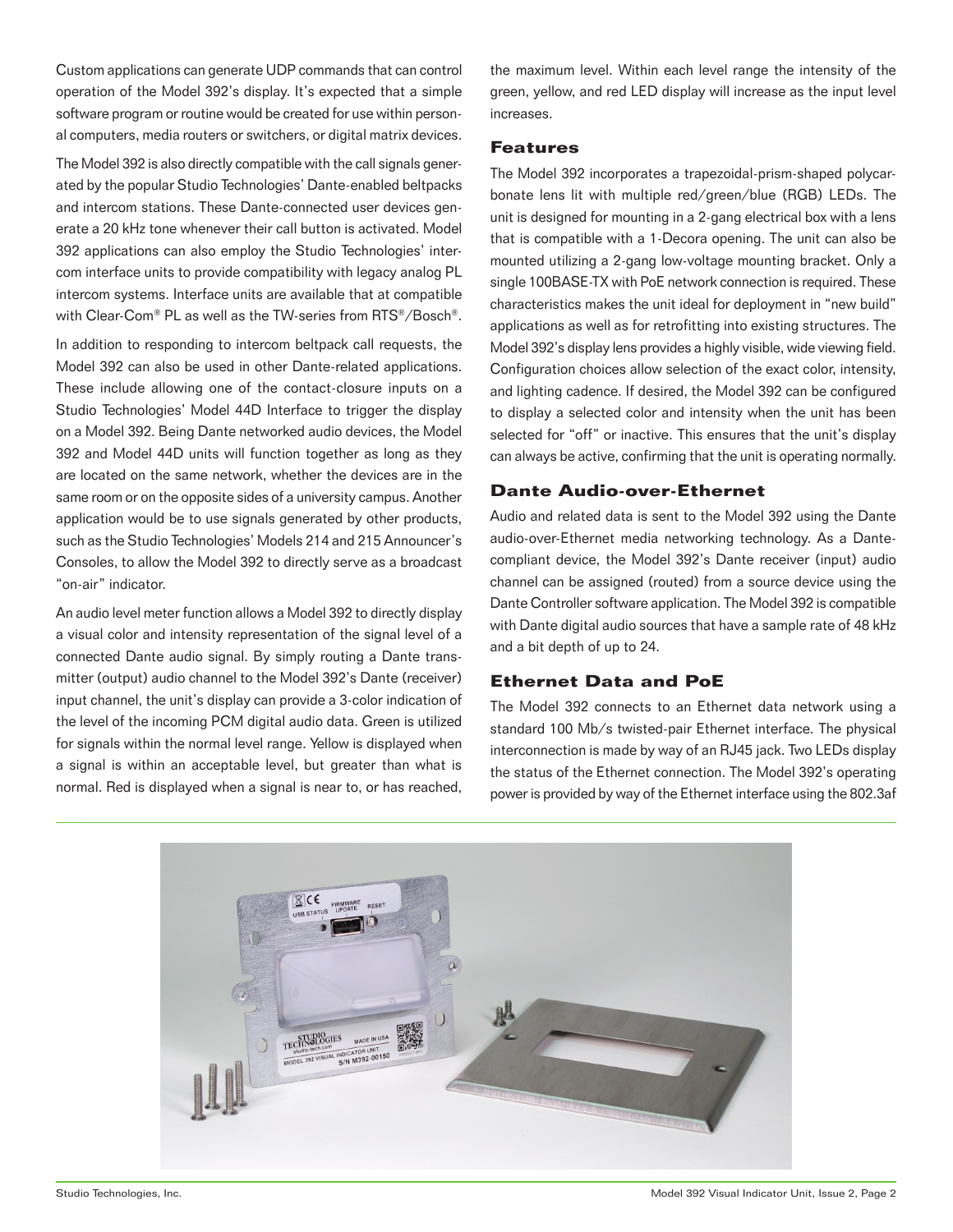Power-over-Ethernet (PoE) standard. This allows fast and efficient interconnection with an associated data network. To support PoE power management, the Model 392's PoE interface reports to the power sourcing equipment (PSE) that it's a class 1 (very low power) device.

# **Setup, Configuration, and Operation**

Setup, configuration, and operation of the Model 392 is simple. An RJ45 jack is used to interconnect the unit's network interface with a standard twisted-pair Ethernet cable associated with a port on a PoE-enabled network switch. This connection provides both network data and power. The Model 392's compact enclosure can be mounted into a standard 2-gang electric box. A stainless steel wall plate with a 1-Decora opening is provided with each unit. Custom wall plates can be created if warranted for an installation. This would allow specific finishes and/or labeling to be implemented.

All Model 392 features are configured using the STcontroller personal computer software application. An extensive set of parameters allows the unit's operation to be tailored to meet the needs of many applications. STcontroller, available in versions that will support the Windows® and macOS® operating systems, is a fast and simple means of confirming and revising the unit's operating parameters. The Dante Controller personal computer application will typically be used to route ("subscribe") a Dante audio source to the Model 392's Dante receiver (input) audio channel. However, this is not required as the Model 392 can respond to UDP commands provided by way of the connected Ethernet network.

# **Future Capabilities and Firmware Updating**

The Model 392 was designed so that its capabilities and performance can be enhanced in the future. A USB receptacle, located on the front of the unit (under the wall plate), allows the application firmware (embedded software) to be updated using a USB flash drive.

To implement the Dante interface the Model 392 uses Audinate's UltimoX2™ integrated circuit. The firmware in this integrated circuit can be updated via the Ethernet connection, helping to ensure that its capabilities remain up to date.